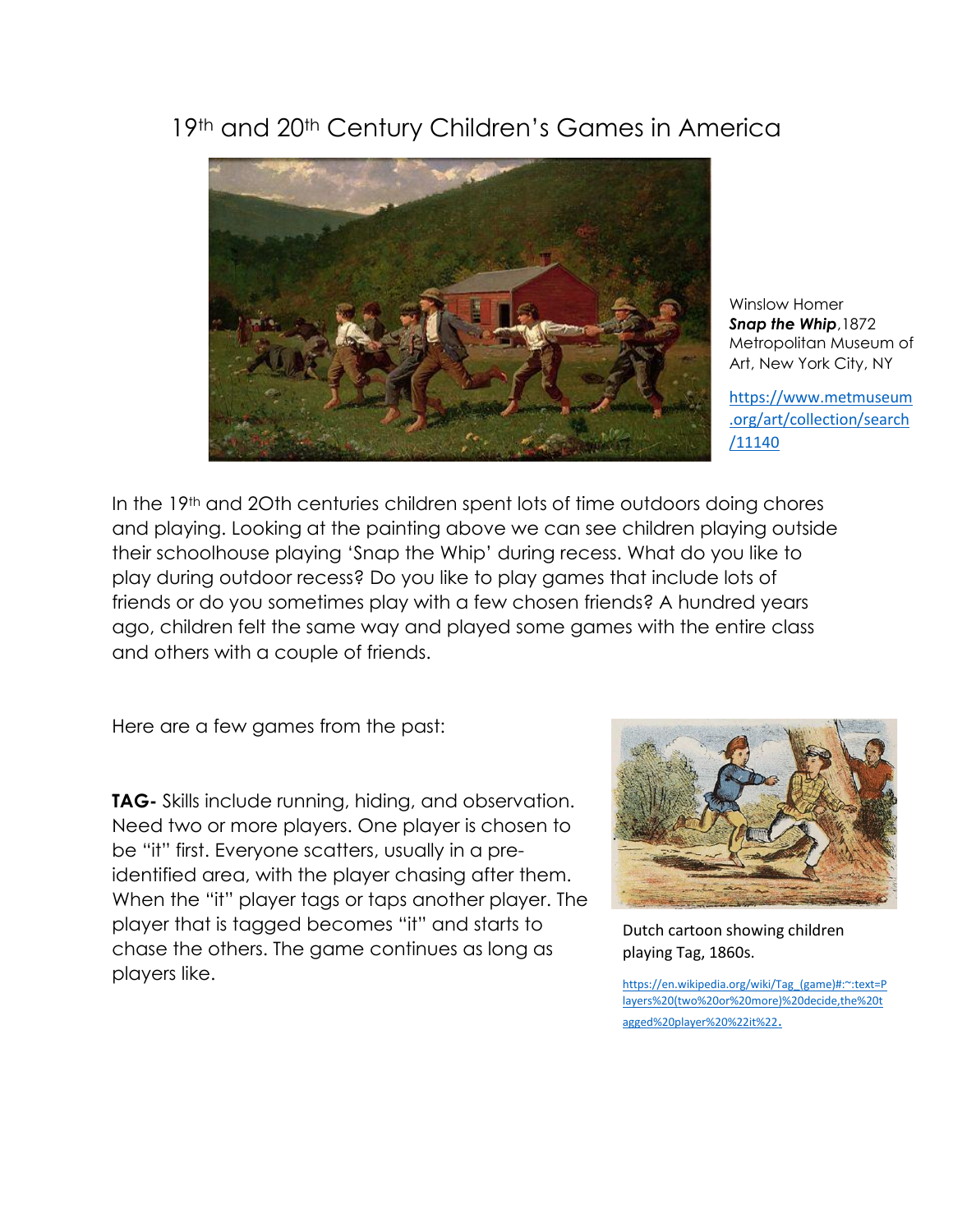**LEAPFROG-** Versions of this game have been played since the 1500s. Can be played with two or more players.



*Children's Games*  Peter Bruegel The Elder, 1560 [Kunsthistorisches Museum,](https://en.wikipedia.org/wiki/Kunsthistorisches_Museum) [Vienna,](https://en.wikipedia.org/wiki/Vienna) Austria

A player bends over and rests their hands on their knees. This is called *giving a back.* The next player places their hands on the first player's back and jumps overtop of the first player by straddling their legs over each side of the first player's back. The player that is leaping will then crouch and *give a back* to allow a third player to leap over their back. This continues until all players have leaped. If there are only two players, they take turns *giving a back* and leaping over one

another. The game continues until the group chooses to stop.

**BOWL TOSS- American Indian Game-** Game of skill and accuracy. Two or more players. Begin by marking a large circle that is about 18 inches in diameter on the ground with twigs, string, or a hoop. Make a throwing line about 12 feet from the circle. Each player needs three pine cones.

Players stand behind the throwing line. One at a time, each player throws a pinecone using an underhanded toss. The goal is to land each pinecone inside the circle. One point is given for cones that land in the circle but then fall out. Three points are given for each cone that remains in the circle. As players become more skilled the circle can be moved farther away. After throwing each of their three pinecones, another player steps forward and takes their turn tossing the cones.

<https://www.mackinacparks.com/wp-content/uploads/2014/01/Games.pdf>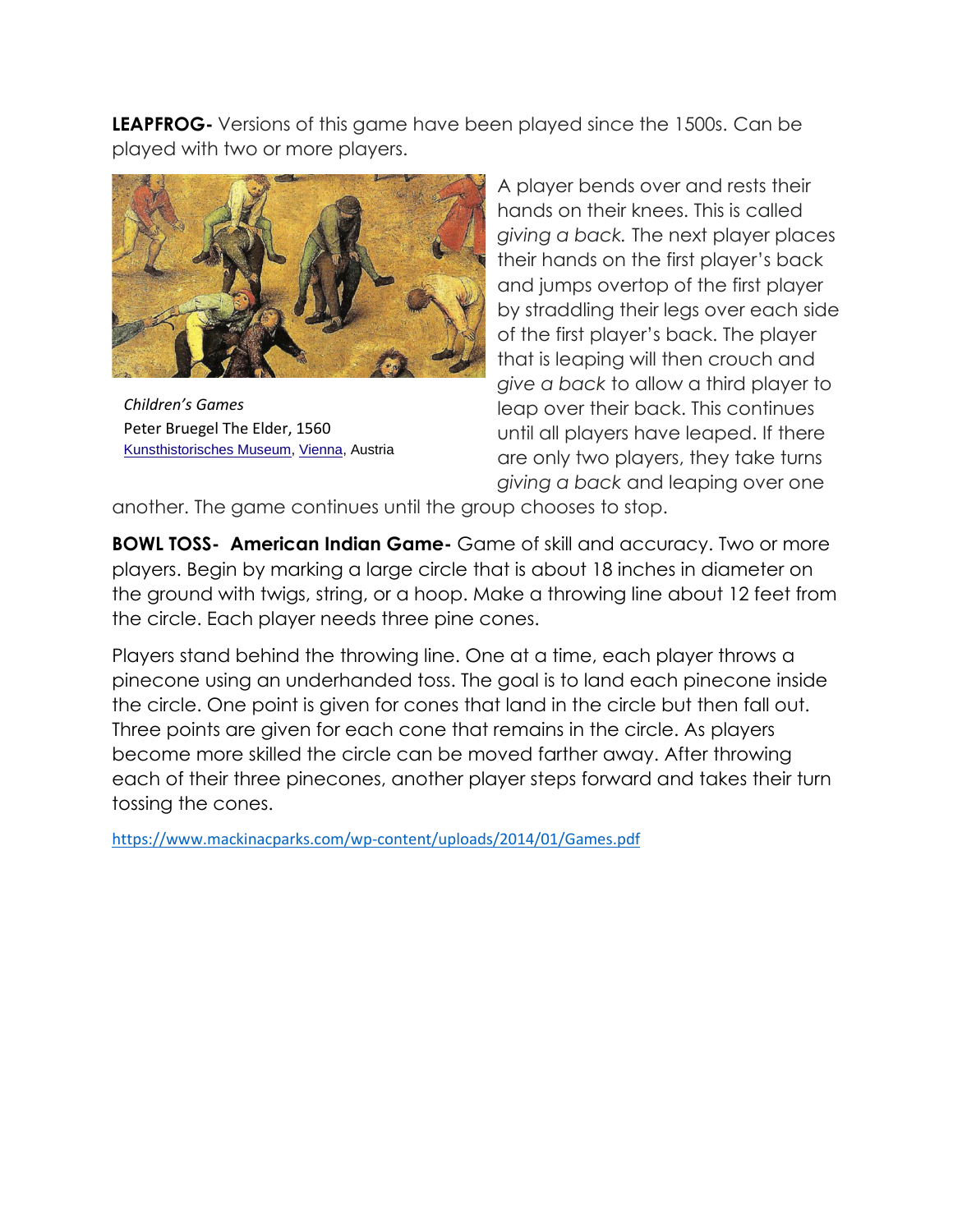**HOPSCOTCH-**A game of balance and skill. You will need chalk (or masking tape if playing indoors), and a marker which can be a button, pebble, bottle cap or small plastic toy.



*Activity:* With chalk draw your hopscotch board on the sidewalk or playground. See the illustration at the side. Mark a number 1-10 in order in each of the squares. Choose something as your marker like a pebble or coin that will lay flat. The player tosses their marker to the square with a 1. Then the player hops over that square, up the board and back again, stopping in square two. They

bend over and pick up their marker, stand again and hop over square 1 to the beginning spot. The player may not touch any lines and must hop in each square. Single squares must be hopped on one foot, except for the first single square, where either foot may be used. Side-by-side squares are straddled, with the left foot landing in the left square, and the right foot landing in the right square.

If the player completes their turn properly, the player continues the turn by tossing the marker into square number two, and repeating the pattern.

If, while hopping through the court in either direction, the player steps on a line, misses a square, or loses balance, the turn ends. Players begin their turns where they last left off. The first player to complete one course for every numbered square on the court wins the game.

[https://www.youtube.com/watch?v=aUi0V6\\_ROWA-Rules](https://www.youtube.com/watch?v=aUi0V6_ROWA-Rules) of hopscotch are explained by two children

\*\*Be creative and think of new ways to play this game. Perhaps each player is timed, or toss the marker in any order. Keep track of the squares the player has completed by drawing a small picture in the square or writing their initials. Draw the hopscotch board using different shapes and colors. <https://www.parents.com/fun/activities/hopscotch/>

**COME WITH ME-** A game of coordination and speed. *Activity:* A group of children stand in a circle. One person remains outside of the circle and he/she is "it." That person will tap someone on the shoulder and shout, "Come with me!" The two run in opposite directions around the circle. When they meet, they clasp hands, swung their arms in the air once and raced for the empty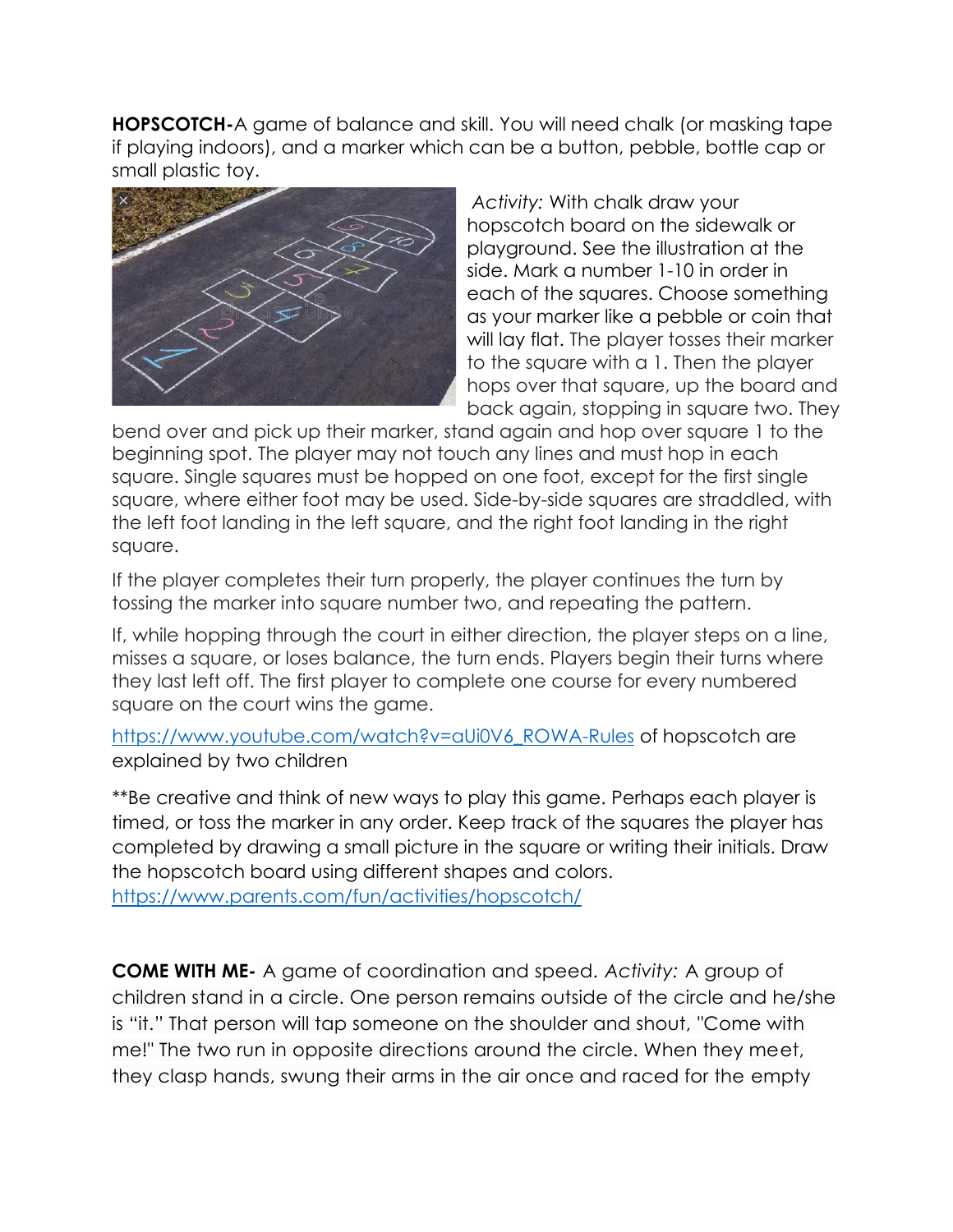spot where the tapped person had been standing. The one who gets there first stays there. The other person becomes "it" and continues the game.

<https://ourpastimes.com/kid-games-in-the-early-1900s-13583112.html-> Rules of this game

**SNAP THE WHIP-also called Crack the Whip-** A game of physical coordination. Five or more players. No extra tools are needed to play this game.

All players hold hands securely. One player is chosen to be the "head" of the whip. The head of the whip runs around in random directions. The rest of the players, or the "tail" of the whip are forced to move in a similar direction. Those at the end of the tail will be whipped around with more force. The longer the tail, the greater the force on that player. As players fall off of the whip, they can join the again but must go to the end of the tail. Players may be able to move up the whip line to gain a more secure position. Players might also be unable to join hands again once they have fallen off due to the speed of the whip. There is no winning objective. Just have fun but be safe!

\*\*This game is illustrated in Winslow Homer's *Snap the Whip* oil painting, 1872. He imagined a scene from his childhood school.

[https://en.wikipedia.org/wiki/Crack\\_the\\_Whip](https://en.wikipedia.org/wiki/Crack_the_Whip)

**HIDE AND SEEK-** Game of listening and observation. Two players or more. Before the start of the game the players will agree on the game space, for instance the game hiding spaces might be limited to one or two yards, outside only.

One player starts by being the seeker. The seeker closes their eyes and counts to 20 aloud so the players can hear. The other players hide silently. When the seeker gets to 20, they announce, "Ready or not, here I come!" and they begin to look around to find each of the hiding players. A new game begins after all the hiders have been found.

**JUMP ROPE-**Often times children would sing a song or rhyme while jumping rope. The crowd watching or waiting their turn to jump might sing along with the jumper.

Here is a common rhyme: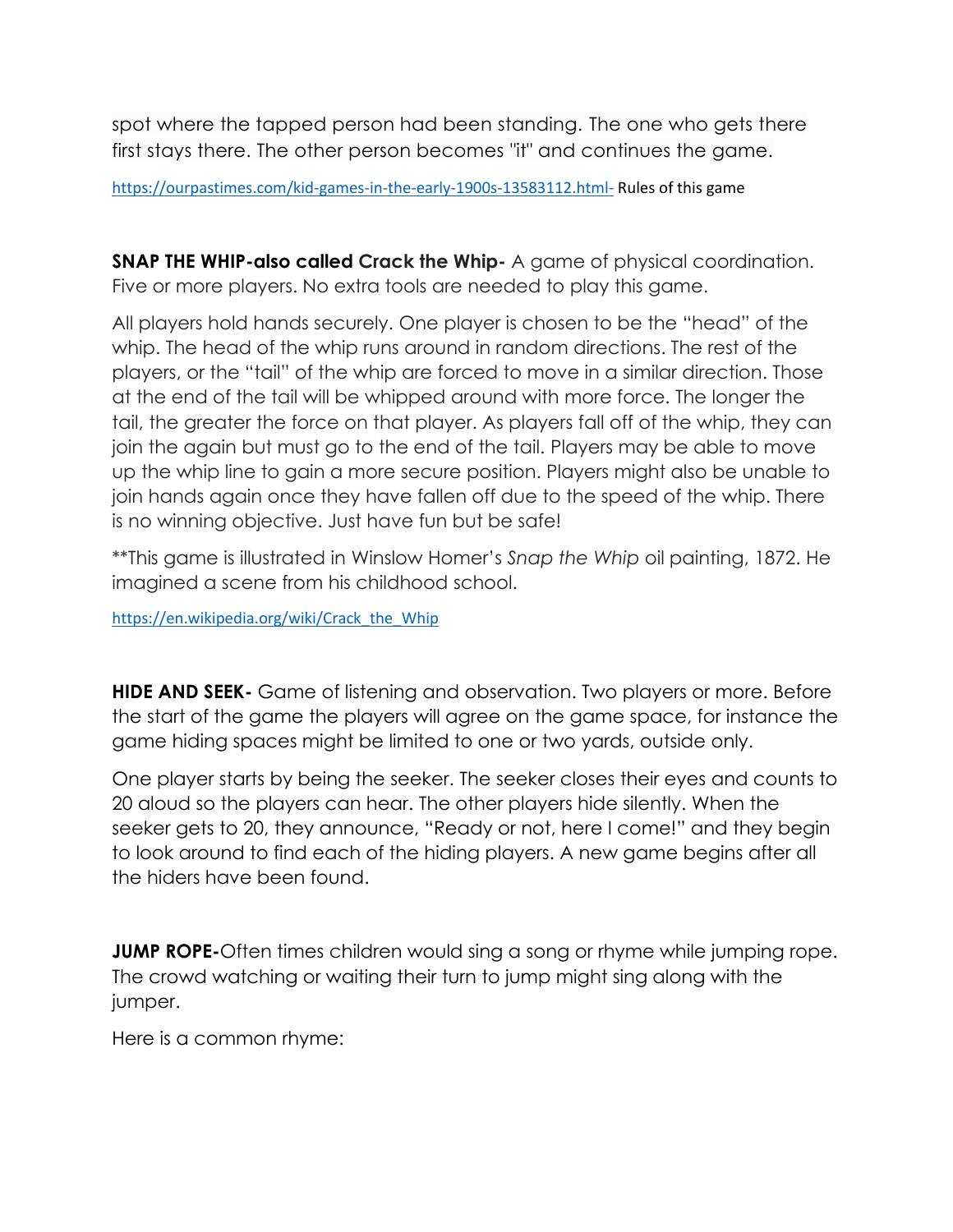Down in the valley Where the green grass grows There sat (say a name of someone you know) As a sweet as a rose She sang, she sang, She sang so sweet Along came (say another name) And kissed her on the cheek How many kisses did he/she giver her That week? 5, 10, 15, 20, 25, 30……

I am a little Dutch girl, As pretty as can be, be, be, And all the boys around my block Are crazy over me, me, me, My mother gave me peaches, My father gave me pears, My boyfriend kissed me on the cheek, And fell right down the stairs.